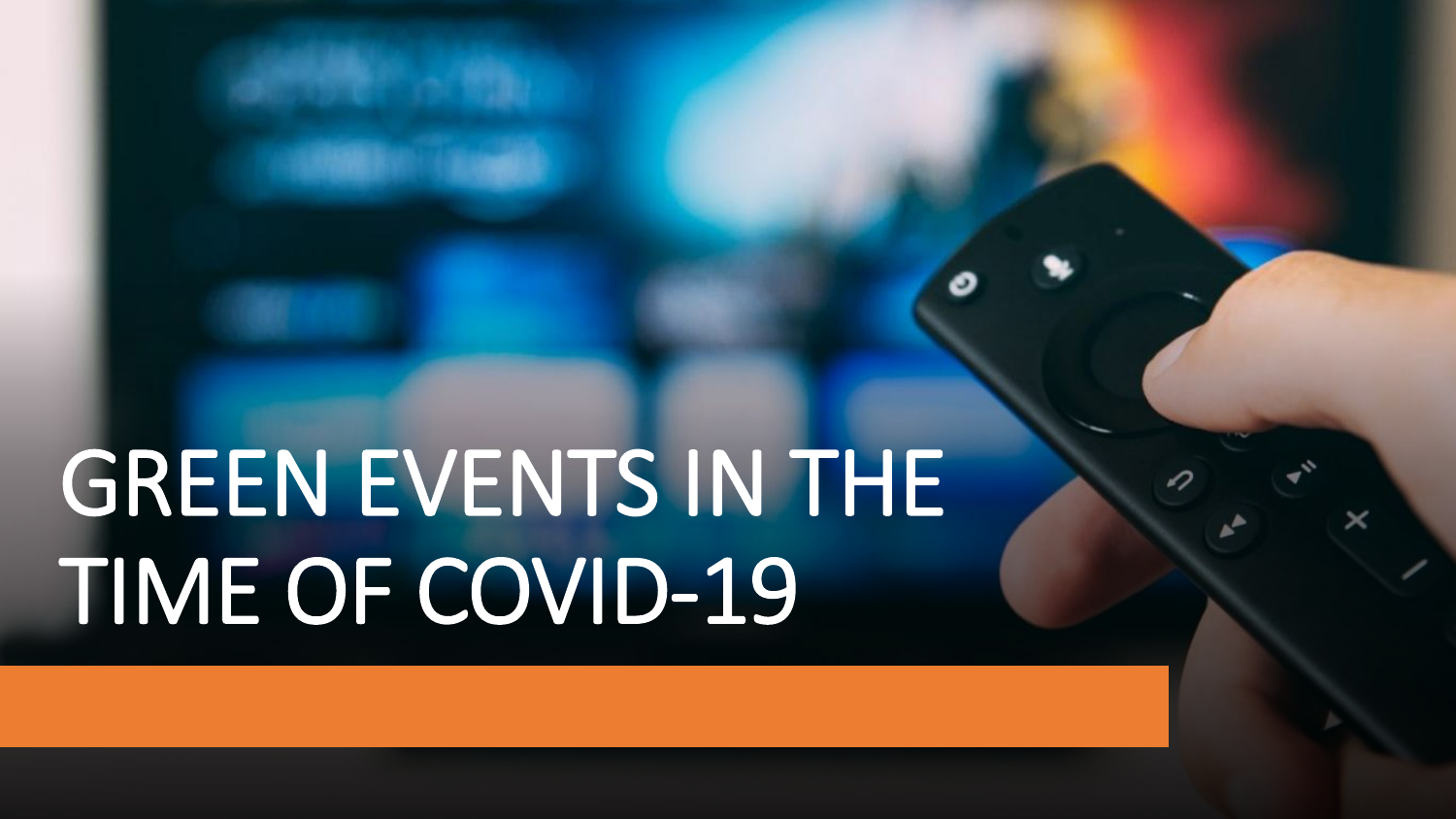

At this moment in history when the world, the country and yes, even meeting and event planners have hit the Pause button, we are all hoping and waiting for the time when we can hit Play and return to business as usual.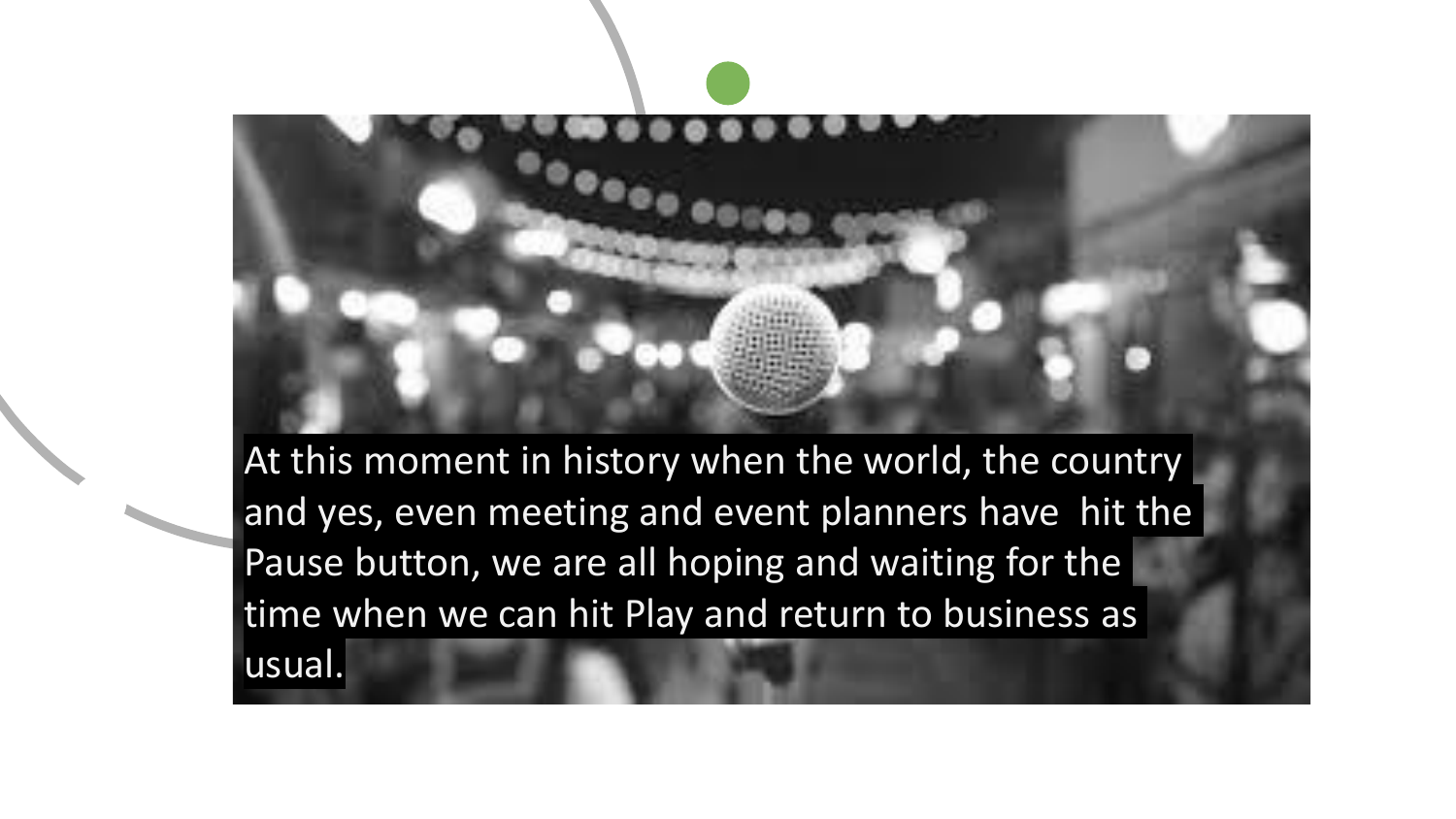We have seen some unintended consequences of the Covid-19 directed shutdowns in the effects they've had on the environment. These effects have been largely positive; less air pollution, fewer resources used, wasteful consumption down.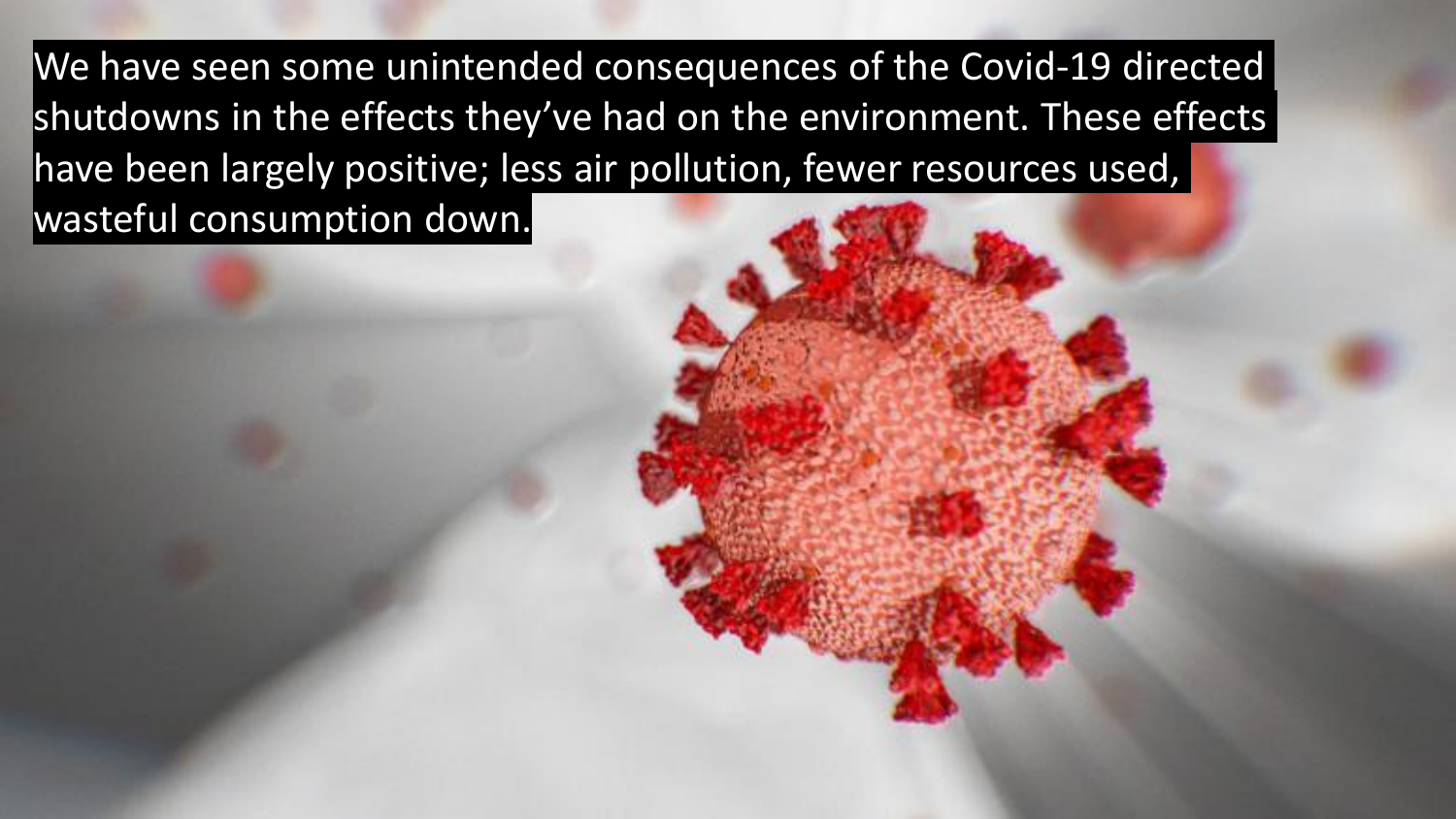

The virtual meeting platform has contributed and can continue to contribute to easing the strain on the environment, resources, and communities. But this doesn't mean we can't still be green and practice sustainability when it comes to going back to face to face meetings and conferences.

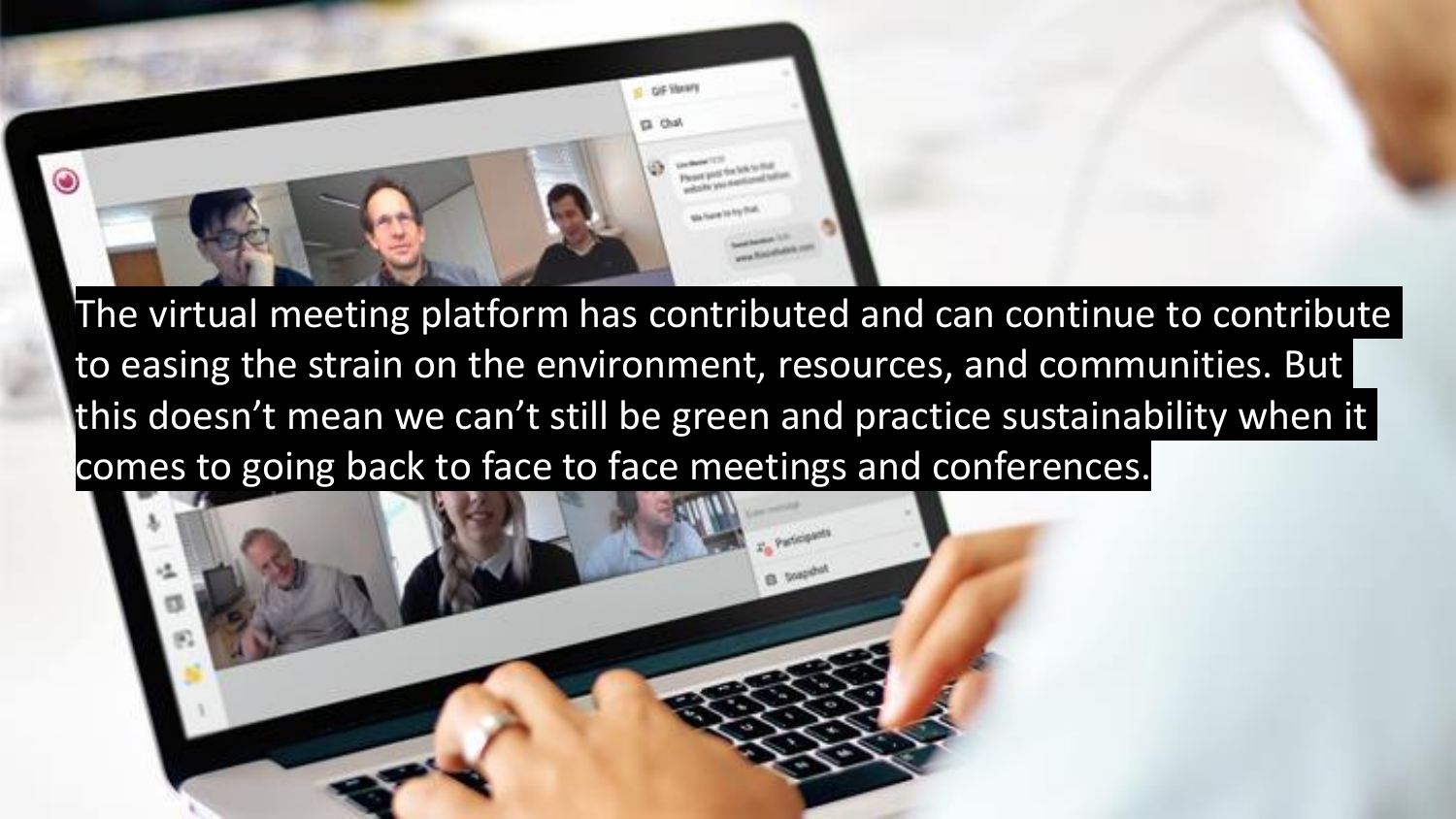## International Organization for

The ISO International Standard, ISO 20121:2012, Event sustainability management systems-Requirements with guidance for use is a practical tool for managing events in ways that contribute to the three elements of sustainability- the environment, the economy, and society.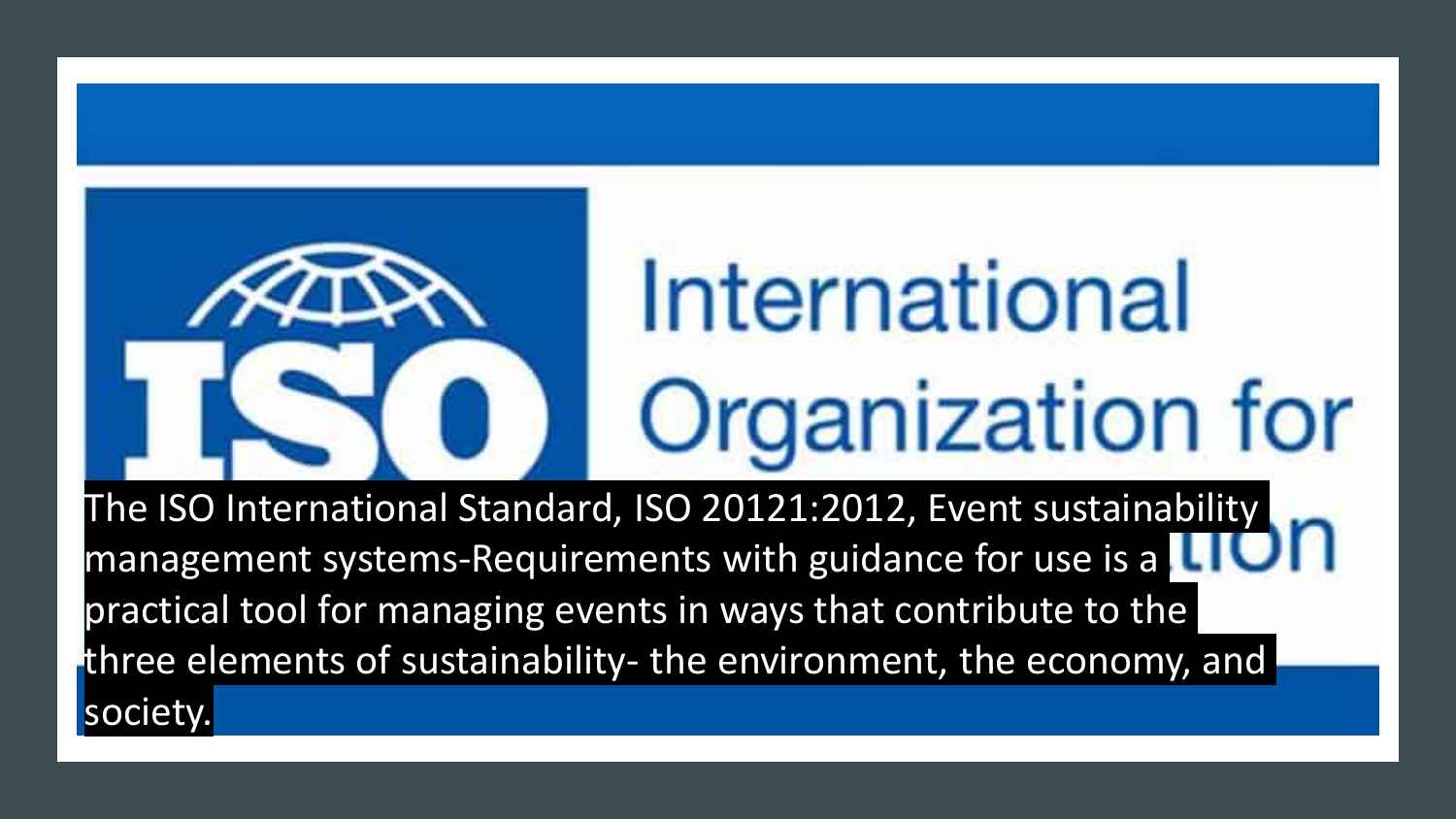The ISO management system consists of foursequential phases; *Plan*, *Do*, *Check*, and *Act*. These phases are broken down into manageable steps and tasks which can be performed by individuals and